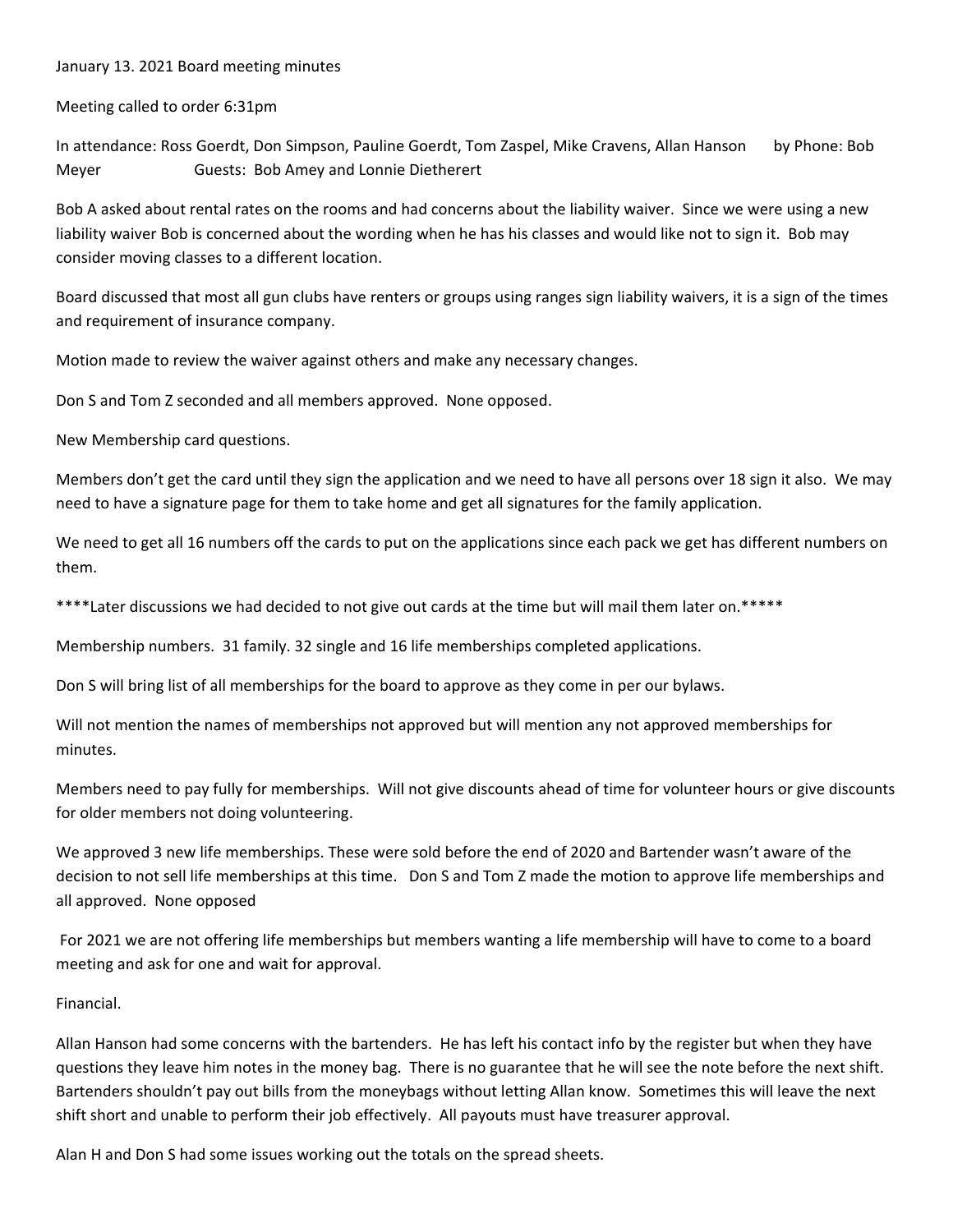We ran out paper for the till, need to keep track of it and get the right size ordered. It is 3" wide and seems to be generic thermopaper.

There is a plan to do an inventory this weekend ( Jan 16‐17). Plan on keeping track of liquor and beer, targets, soda, candybars, ear plugs and ammo. This will help keep us not running out of things, And keep better track of sales.

## Grounds:

Lawn mower/snow blower required \$800 to fix. There was a bent shaft in the snow blower. Not sure how it happened but the hopper was full of clay debris and gravel. Frontier said this isn't the correct snow blower for this mower so may continue to have problems. Tom is getting the 4 wheeler running again and will have it throttled back so we can eliminate some of the performance problems. Also will have 1 person sign out the 4 wheeler for the day and only they will drive it so we can track down if employees are being hard on our equipment.

Waiting for warm weather for the gate and concrete repair and to get the snow guards on range 3 roof.

Question from Zappa's if we are willing to take some sand from the city. They need somewhere to dump it and if we get a note for the DNR that says it isn't contaminated we can be paid to have it dumped on the gun club ground. Zappas will haul it in in the spring. Will get more information and try to finalize this.

## Security system

Tom Z had a company he has used for his own security. They will install a 4 camera system(outside front door, over bar, parking lot, bar area by cooler or in office) and they will utilize the motion sensors we have already. Monitoring would be \$40/month and can be sent to any phone or computer. Recording will go back 2 weeks. Can expand in the future to include ranges and gate area. This will also include a new front panel for check in. Cost will be \$2572.04.

Motion made to approve spending the money on the new security system. Don S and Tom Z second. All approve. None opposed.

Member will be coming to finish out the trim in the club.

Banquet will be moved to May 8 during the day. 10 am‐ 5 pm. We will have to close the club for the day. Tents will be used for expanding to the outside.

Will look at get some cabinets in the office to help keep the clutter from coming back. Would be good to get a space for the banquet and for membership etc. A way to keep the office organized.

Would like to do a spring clean up. Tom Z has a big burn pile started. If we make this into a great big club celebration and cook out we should plan on inviting back the past kids that have worked in the past. Will have to look at date for this.

We will be paying the property tax by the end of the month.

We will be checking into changing insurance agents again because of the very poor service from Valley Agencies. Are happy with the service from our company but the servicing agent is poor. We do have to be careful right now because it is not favorable for gun clubs.

Will ask guy if he will start doing the audit soon, he has been careful because of covid and health concerns.

Will look at getting survey done with survey markers put out again so we can be sure of the property lines and get some permanent signage done.